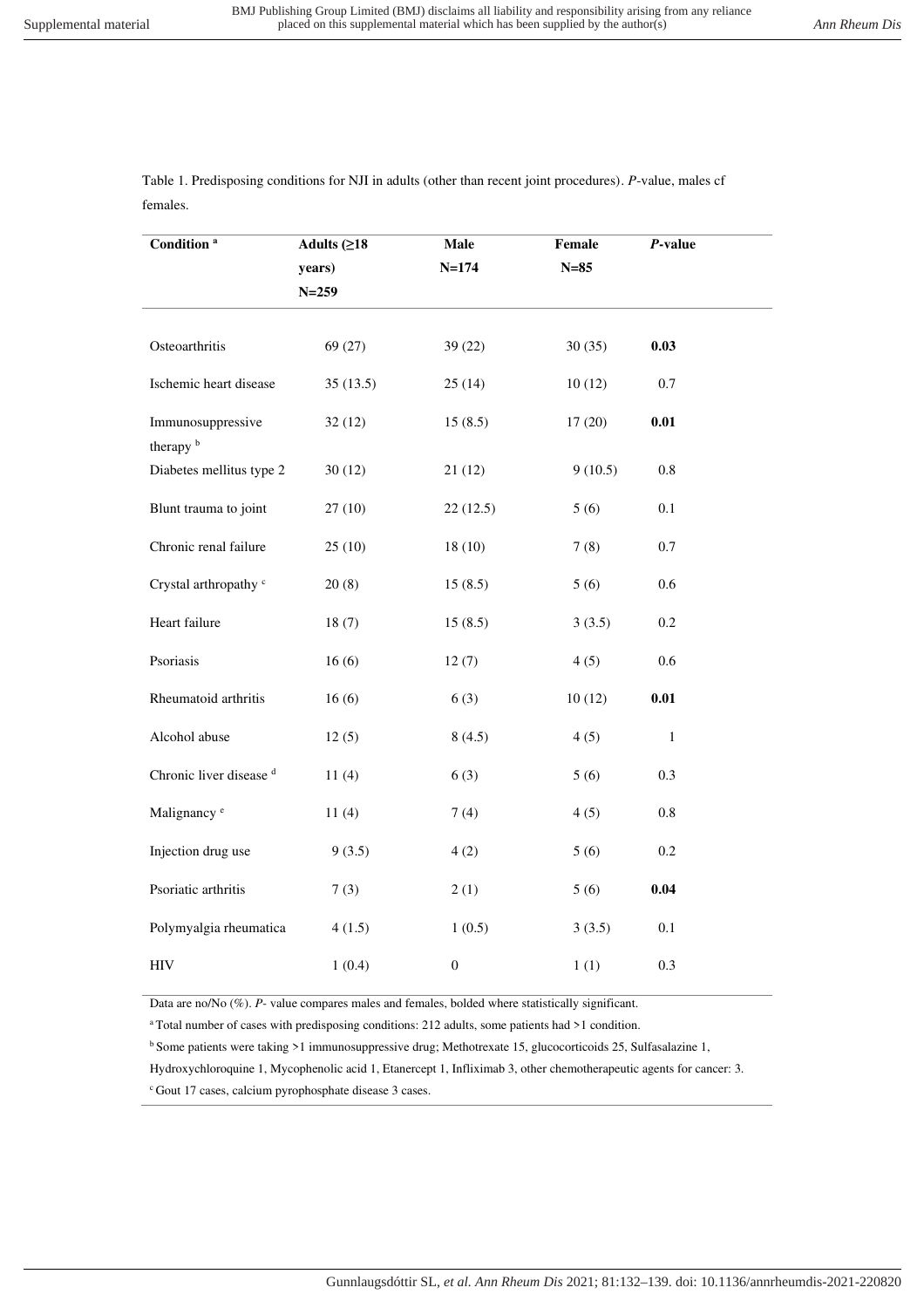$\frac{d}{dx}$ Nine patients had hepatitis C, two patients had both hepatitis C and B, three patients had cirrhosis.

e Solid tumors 6 cases, hematologic malignancy 5 cases.

| Antibiotic <sup>a</sup> | Children (<18          |                   | Adults $(≥18 \text{ years})$ |                   |
|-------------------------|------------------------|-------------------|------------------------------|-------------------|
|                         | years)                 | <b>Definitive</b> | <b>Empiric therapy</b>       | <b>Definitive</b> |
|                         | <b>Empiric therapy</b> | therapy           |                              | therapy           |
| <b>Cloxacillin</b>      | 33/40 (82.5)           | 24/40(60)         | 166/256(65)                  | 127/250(51)       |
| Cefuroxime              | 4/40(10)               | 5/40(12.5)        | $\boldsymbol{0}$             | $\mathbf{0}$      |
| Cefazolin               | 1/40(2.5)              | 2/40(5)           | 24/256(9)                    | 22/250(9)         |
| Vancomycin              | $\overline{0}$         | $\boldsymbol{0}$  | 18/256(7)                    | 25/250 (10)       |
| Penicillin              | 1/40(2.5)              | 2/40(5)           | 16/256(6)                    | 29/250 (12)       |
| Ceftriaxone             | $\boldsymbol{0}$       | 3/40(7.5)         | 14/256(6)                    | 29/250 (12)       |
| Clindamycin             | $\overline{0}$         | 2/40(5)           | 11/256(4)                    | 9/250(4)          |
| <b>Ampicillin</b>       | 1/40(2.5)              | $\mathbf{0}$      | 4/256(2)                     | 6/250(2)          |
| Other <sup>b</sup>      | $\overline{0}$         | 2/40(5)           | 3/256(1)                     | 10/250(4)         |
| Total <sup>c</sup>      | 40                     | 40                | 256                          | 257               |

Table 2. Empiric and definitive antimicrobial therapy for septic arthritis in Iceland 2003-2017

Data are no/No (%).

a Information on empiric therapy and definitive therapy was available in all children and 99% (256/259) and 96,5%

(250/259) of adult cases respectively.

<sup>b</sup> Definitive therapy: Amoxicillin-clavulanate 1, ceftazidime 2, ciprofloxacin 6, imipenem 1, linezolid 2, rifampicin 1 case (used with ceftriaxone).

 $c$ In seven adult cases 2 antibiotics met criteria for definitive treatment.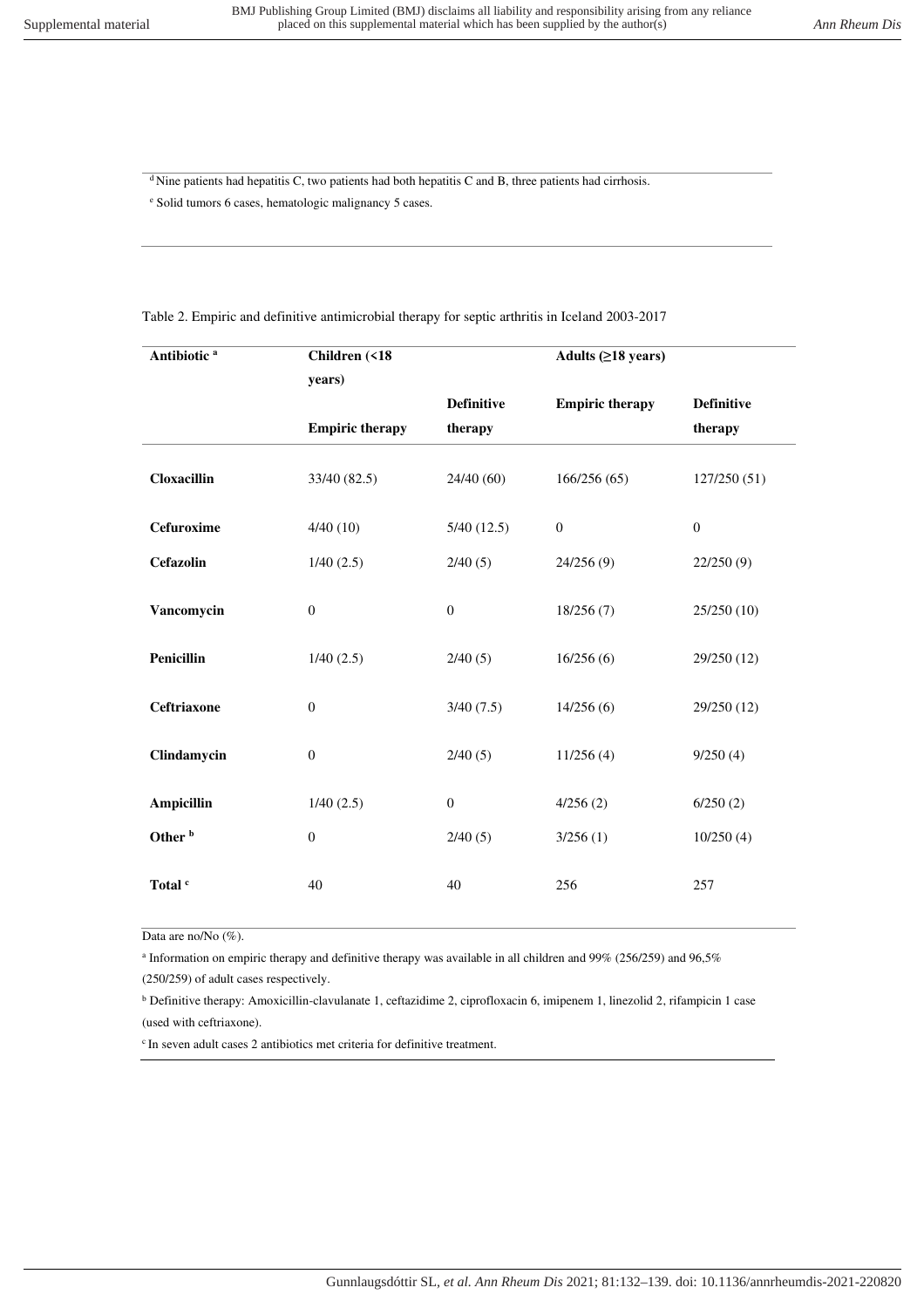## Table 3. Treatment and outcome for septic arthritis in Iceland 2003-2017. *P*-value, children cf adults.

| Children (<18 years) | Adults $(≥18 \text{ years})$ | P-value  |
|----------------------|------------------------------|----------|
| 13.5                 | 29                           | p<0.0001 |
|                      |                              |          |
| 6/40(15)             | 205/259 (79)                 | p<0.0001 |
| 15/40(37.5)          | 107/259 (41)                 | $p=0.7$  |
|                      |                              |          |
| $\mathbf{0}$         | 12/259(4.6)                  |          |
| $\theta$             | 2/259(0.8)                   |          |
| 9/36(25)             | 133/175 (76)                 | p<0.0001 |
| $\mathbf{0}$         | 24/259(9)                    |          |
| $\boldsymbol{0}$     | 14/259(5.4)                  |          |
|                      |                              |          |

Data are no/No (%). *P* -value compares children and adults, bolded where statistically significant. Median values are shown for duration of parenteral treatment.

a Information concerning the length of intravenous treatment was noted in 81% (241/299) of all cases. Adults: IQR=21–42 days, children: IQR=10-28,5 days

<sup>b</sup> One patient had a history of diabetes with chronic leg ulcers and the other a history of peripheral vascular disease with an infected femoropopliteal bypass.

<sup>c</sup>DROM: decreased range of motion at discharge or first follow up appointment. Information was found in 67.5% of adult cases (175/259) and 90% of children (36/40).

 $d$  Average time from diagnoses to insertion of prosthetic joint was 3,5 years, median time 2,5 years. All were placed within 9 years of infection.